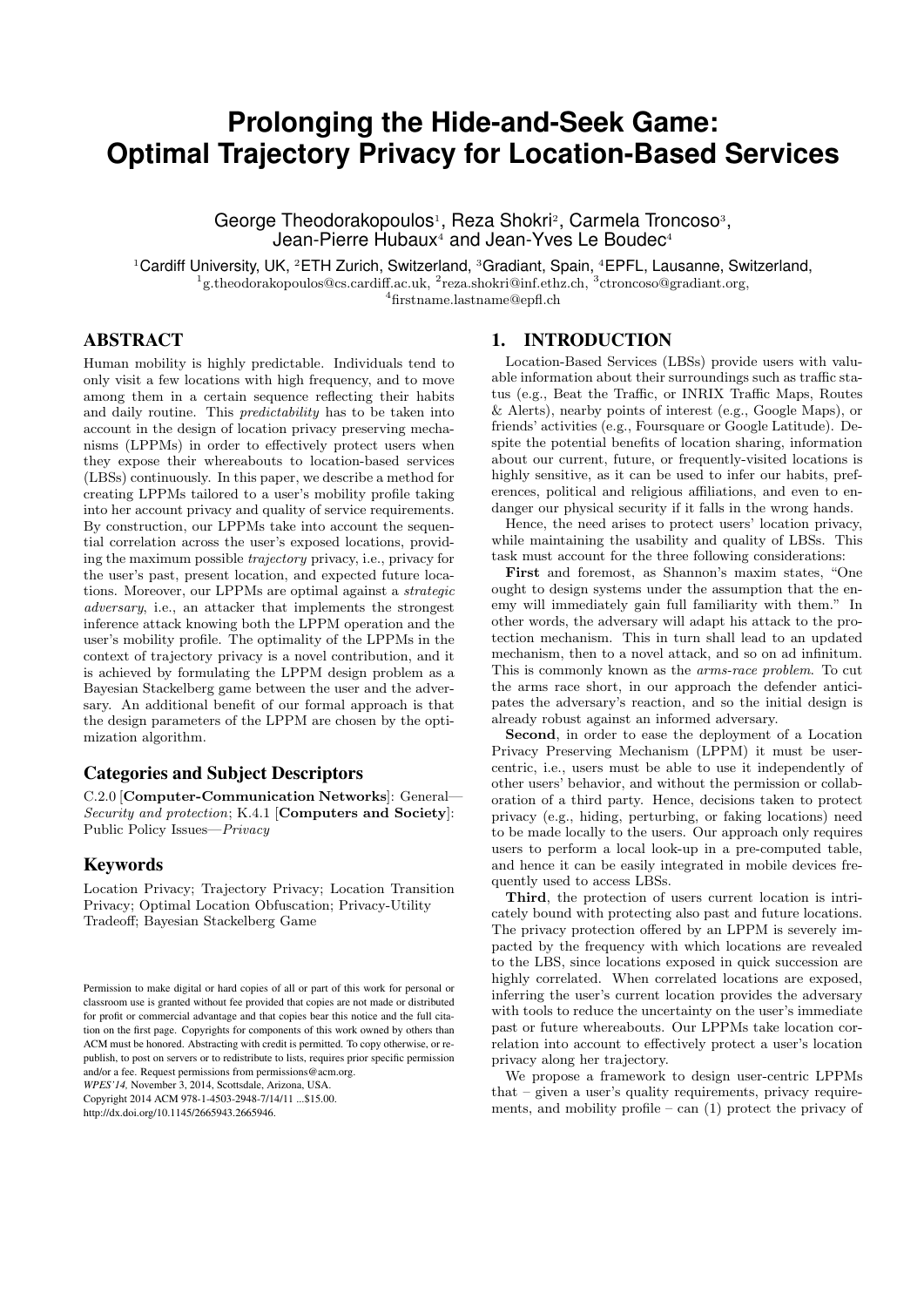past locations (i.e., the current obfuscation is chosen to be compatible with past ones), (2) protect the privacy of future locations (i.e., the current obfuscation is chosen to be compatible with likely next locations), (3) protect the privacy of transitions between locations (i.e., the current obfuscation is chosen to hide sensitive movements between successive locations, even if individually they are not sensitive), (4) protect locations that the user visits between two LBS accesses (i.e., the current obfuscation is chosen to protect locations that the user visits without issuing an LBS queries). To the best of our knowledge, this is the first work that addresses the two latter objectives as separate targets in need of protection. The two former objectives have already been addressed in the literature, but proposals do not consider informed adversaries, or they do not operate in a user-centric manner.

Our LPPMs can find the optimal privacy protection mechanism in any given scenario, i.e., they achieve the best protection among all possible mechanisms against a strategic adversary with knowledge of mobility profiles and LPPM algorithm. In other words, LPPMs designed under our framework provide privacy level that constitutes an upper bound on the privacy that is achievable by any other defense. The proposed framework can handle a wide range of correlation levels without making any prior assumption on the user mobility and LBS access patterns: From cases where there is high correlation between exposed locations, e.g., LBSs that require continuous requests to the provider (e.g., navigating with Google maps), to cases in which there is complete independence among exposed locations, e.g., LBS that require sporadic location updates (e.g., checking-in in Foursquare).

The key technique used in our solution is a Bayesian Stackelberg game between the privacy defender and adversary, launched by the user every time she wishes to share her location with the LBS. The two main benefits of this game theory technique are the following. First, it can naturally express the objective of optimizing privacy under the double constraint of anticipating the adversary's attack and respecting the user's quality requirements. Second, it allows us to efficiently search in an infinite space of potential solutions, guaranteeing that the computed solution is optimal without testing each and every single one of them (computationally impossible) and without limiting ourselves to the heuristic (but undeniably creative) solutions that human ingenuity can concoct. We provide a general design method that can be instantiated for particular privacy objectives, periods of observation, and patterns of exposure. For the sake of illustration, we provide examples to specifically protect two plausible privacy objectives: protecting the most recent locations (including the current one) and protecting the current and future locations.

We run our solution on real users' trajectories to obtain optimal location obfuscation mechanisms that maximize privacy, defined as the adversary's error in estimating the user's true location. Our results show that our method is more effective at protecting location privacy than mechanisms that only consider the current exposed locations. We also show that quality of service can be traded off for privacy, but the maximum privacy achievable strongly depends on users' behavior (i.e., on the predictability of their movements).

#### 2. RELATED WORK

In this section we qualitatively compare our approach to previous work on location privacy. The comparison focuses on schemes that provide trajectory privacy [8] rather than sporadic privacy [22, 9, 7], i.e., privacy of locations exposed to the LBS independently of each other. A quantitative comparison with the latter is provided in Section 5, where we show that our trajectory-aware approach outperforms sporadic privacy-preserving mechanisms.

A first class of trajectory-aware mechanisms in the literature aims at protecting user privacy when trajectories are published in bulk. Protection is achieved by grouping different users' trajectories in a wide area such that the aggregate trajectory can be ascribed to at least  $k$  users [1]; mixing the trajectories of  $k$  users [16]; eliminating some events from the published dataset [14, 23]; or replacing locations with larger regions defined by a pre-defined grid [13]. Other algorithms need access to the complete trajectory before protection can be applied [26], or they delay the location exposure so as to gather additional information about subsequent user locations [12, 3]. In contrast, our approach decides in real time how to protect the location that the user is about to expose.

Other trajectory-aware mechanisms assume either the existence of a trusted third party (e.g., the cellular service provider) [17, 11], or of nearby users that can be leveraged to achieve joint privacy protection [4, 10, 15]. Both scenarios violate the user-centricity design requirement in this paper.

In addition to addressing trajectory privacy in a usercentric and real-time manner, our major qualitative difference from prior work is that we address the problem formally. We formalize the privacy-preserving mechanism design problem as a Bayesian Stackelberg game, similarly to Shokri et al. [22]. This has two main advantages. First, it allows to provide optimal privacy against any adversary describable by our model. Second, it allows to define finegrained knobs for expressing users' privacy and quality requirements. We would like to emphasize that our approach is not an extension to Shokri et al., but uses the same methodology to achieve a different goal, i.e., to protect trajectory privacy instead of sporadically exposed locations.

Other formal approaches to the location privacy problem extend the concept of differential privacy to location privacy, defining a new privacy metric: geo-indistinguishability [2, 5, 6, 20]. The solutions in [2, 5, 20] focus on sporadic locations and are not applied on trajectory privacy. Andrés et al.  $[2]$ state that in the case of successive location disclosures, the geo-indistinguishability that their mechanism provides decreases linearly in the number of disclosed locations. However, this solution is not optimal and can be outperformed by [22] when the adversary has prior knowledge. In Section 5, we show that our algorithm compares favorably against that of Shokri et al. when protecting trajectory privacy, hence we can conclude that our algorithm also offers better protection than that of Andrés et al. The solution in  $[6]$  deals with mobility traces, but is non optimal.

## 3. PROBLEM STATEMENT

User Mobility and LBS Access Pattern. Consider a user moving within M discrete locations  $\mathcal{R} = \{r_1, \ldots, r_M\}.$ The user's movements are represented as a discrete-time trajectory of locations at times  $\mathcal{T} = \{1, 2, ...\}$ . An event  $\langle r, t \rangle$ denotes that the user is at location  $r \in \mathcal{R}$  at time  $t \in \mathcal{T}$ . Slightly abusing notation, the time-subscripted variable  $r_t$ will denote the user's location at time  $t$ . Typical values from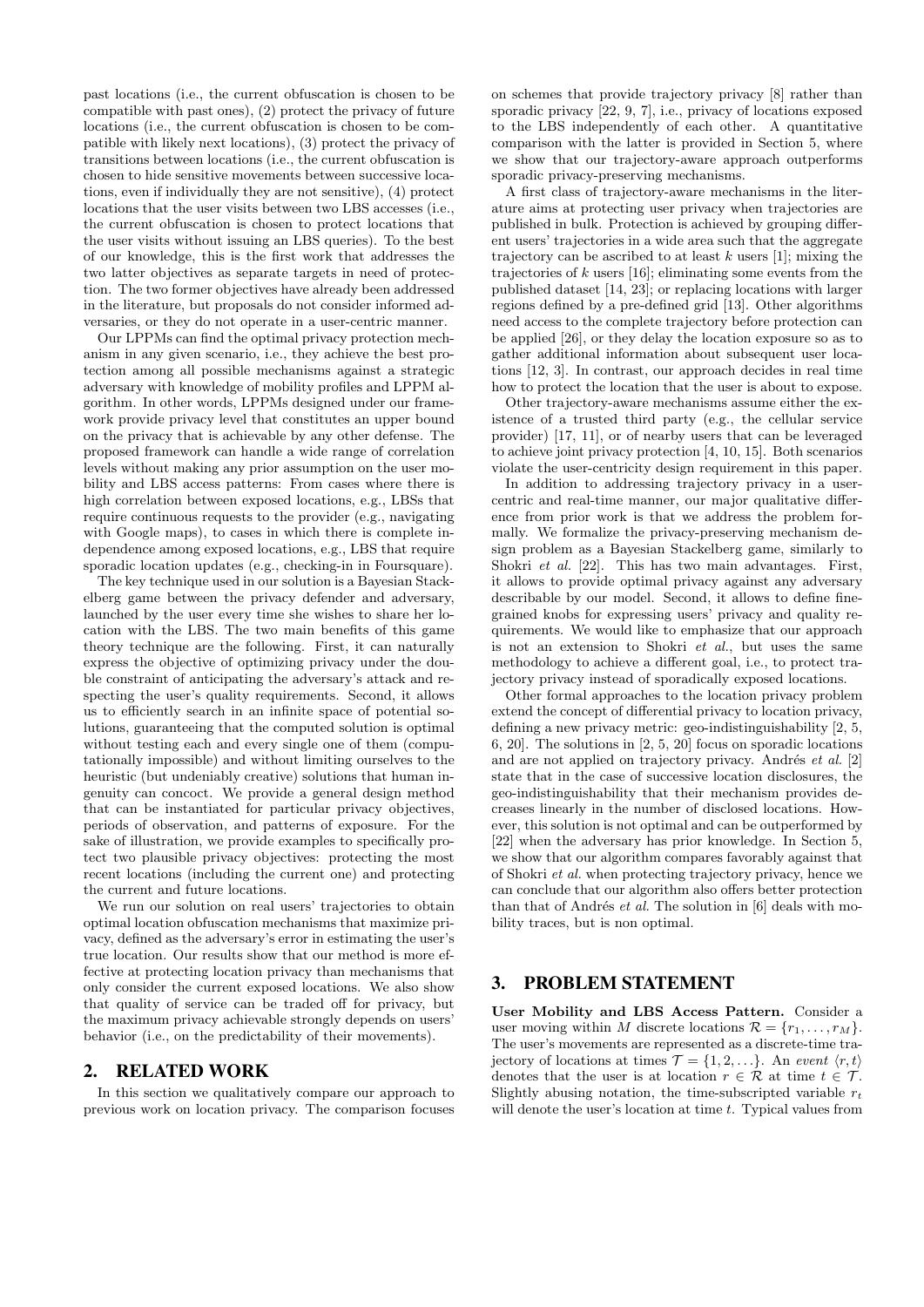

Figure 1: A user moves from location  $(3, 4)$  at time  $t - 2$ , to  $(4,3)$  at  $t-1$ , to  $(4,2)$  at current time t. The user wants to protect locations at times  $t-1$  and  $t$ , and these are denoted by  $a_{\text{trg}}$  (target events). At past times  $t-2$  and  $t-1$ , the LPPM exposed pseudolocations  $(3,3)$  and  $(3,2)$  (denoted by  $o_{pre}$ ), and to protect  $a_{trg}$  the LPPM currently exposes location  $(3, 1)$  (denoted by  $o_{\text{post}}$ ).

 $\mathcal R$  are  $r, r_i, r_j$ , whereas typical time-subscripted locations are  $r_t, r_{t-1}, r_{t+1}.$ 

User mobility is modeled probabilistically. Any model is possible, as long as it allows to compute probabilities of the user visiting various sequences of locations. In this paper, we choose to model mobility as a first-order Markov chain on  $R$ , but we must stress that our contribution is not tied to this choice since our method can compute the optimal protection for any other mobility model.

We assume an LBS access pattern in which the user accesses the LBS at each time instant  $t \in \mathcal{T}$ , i.e., from each location that she visits. We assume this for simplicity, and at the end of this section we show that we can accommodate sparser LBS-access patterns. After all, the most interesting case is when LBS-access times are close enough to each other so that successively exposed locations are correlated. If they are not, the problem becomes equivalent to sporadic location disclosure, studied in [22].

LPPM Functionality. The user wants to protect her privacy from an adversary who observes the locations exposed to the LBS (so the adversary could be the LBS provider itself, an eavesdropper, other LBS users, etc.). Hence, she uses an LPPM that obfuscates her real locations before they are sent to the LBS. We model obfuscation as a replacement operation in which a fake location from a set  $\mathcal{R}'$  is sent to the LBS instead of the real location. We take  $\mathcal{R}'$  to be the same as  $R$ . We call these fake locations *pseudolocations* or *obfus*cated locations and denote them by  $r'$ . The corresponding events  $\langle r', t \rangle$  are termed *pseudoevents*.

The problem we tackle is the design of an LPPM algorithm  $f(.)$  that takes as input the real location (or locations) to be protected and the pseudolocations previously sent to the adversary, and then probabilistically selects the pseudoloca-



Figure 2: Information available to the LPPM and the adversary: The LPPM wants to protect location(s)  $a_{\text{trg}}$  by producing appropriate pseudolocation(s)  $o_{\text{post}}$ . The adversary observes the output opost of the LPPM and, using his knowledge of the LPPM function f, estimates  $a_{\text{trg}}$ ; the adversary's estimate is  $\hat{a}_{\text{trg}}$ . The prior knowledge of the adversary and of the LPPM consists of the transition matrix  $P$  and the pseudolocations  $o_{pre}$  that have been produced in the past.

tion (or pseudolocations) to expose to the adversary. The pseudolocation set is fixed, and it coincides with the location set. The adversary knows the probabilistic model that describes user mobility, and also knows the LPPM algorithm  $f(\cdot)$ . Notice here the self-reference: We design  $f(\cdot)$  assuming an adversary who knows the  $f(.)$  that will be designed and can respond optimally to it.

We introduce the notation used in the paper with the example shown in Figure 1. Assuming that the current time is  $t$ , the elements of the framework are defined as follows:

- $\bullet$   $\,a_{\rm trg}$  denotes the target events that the user wants to protect, or equivalently, the events that the adversary wants to infer. In the example, the user wants to protect her location at times  $t - 1$  and thus  $a_{\text{trg}} = (r_{t-1}, r_t) = \{ \langle (4, 3), t - 1 \rangle, \langle (4, 2), t \rangle \}.$
- $\bullet$   $o_{\text{pre}}$  is a subset of the pseudoevents that the LPPM created and sent to the LBS up to but before the current time. These are the pseudoevents that matter for the estimation of  $a_{\text{trg}}$ : Typically,  $o_{\text{pre}}$  would be a sequence of consecutive pseudoevents starting with a recent time instant (as old ones do not matter for estimating  $a_{\text{trg}}$  and leading up to the current time. These are known both to the adversary and to the LPPM. In the example, the relevant pseudolocations are those exposed at times  $t - 1$  and  $t - 2$  and thus  $o_{pre} = (r'_{t-2}, r'_{t-1}) = \{ \langle (3, 3), t - 2 \rangle, \langle (3, 2), t - 1 \rangle \}.$
- $o_{\text{post}}$  is the pseudolocation (or set of pseudolocations) that the LPPM produces to protect  $a_{\text{trg}}$  and that will be sent to the LBS at current time. In the example the user exposes pseudolocation  $(3, 1)$  at time t, thus  $o_{\text{post}} = (r'_t) = \{ \langle (3, 1), t \rangle \}.$
- $f(o_{\text{post}}|a_{\text{trg}}, o_{\text{pre}})$  is the probability that the LPPM produces  $o_{\text{post}}$ , given its knowledge  $o_{\text{pre}}$  and the locations  $a_{\text{tr}g}$  it is trying to protect. This function encodes the defensive mechanism. It can be viewed as a codebook that prescribes, for each value of  $a_{\text{trg}}$  and  $o_{\text{pre}}$ , a randomization over the possible values of  $o_{\text{post}}$ .

Notice that  $a_{\text{trg}}$  need not be the same length as  $o_{\text{post}}$ : In the example, the LPPM exposes the current pseudoevent (only time  $t$ ), while the goal is to protect events at the current and the previous time instants  $(t \text{ and } t-1)$ .

Attacker Model and Privacy Metric. In short, privacy is quantified as the adversary's error in estimating the user's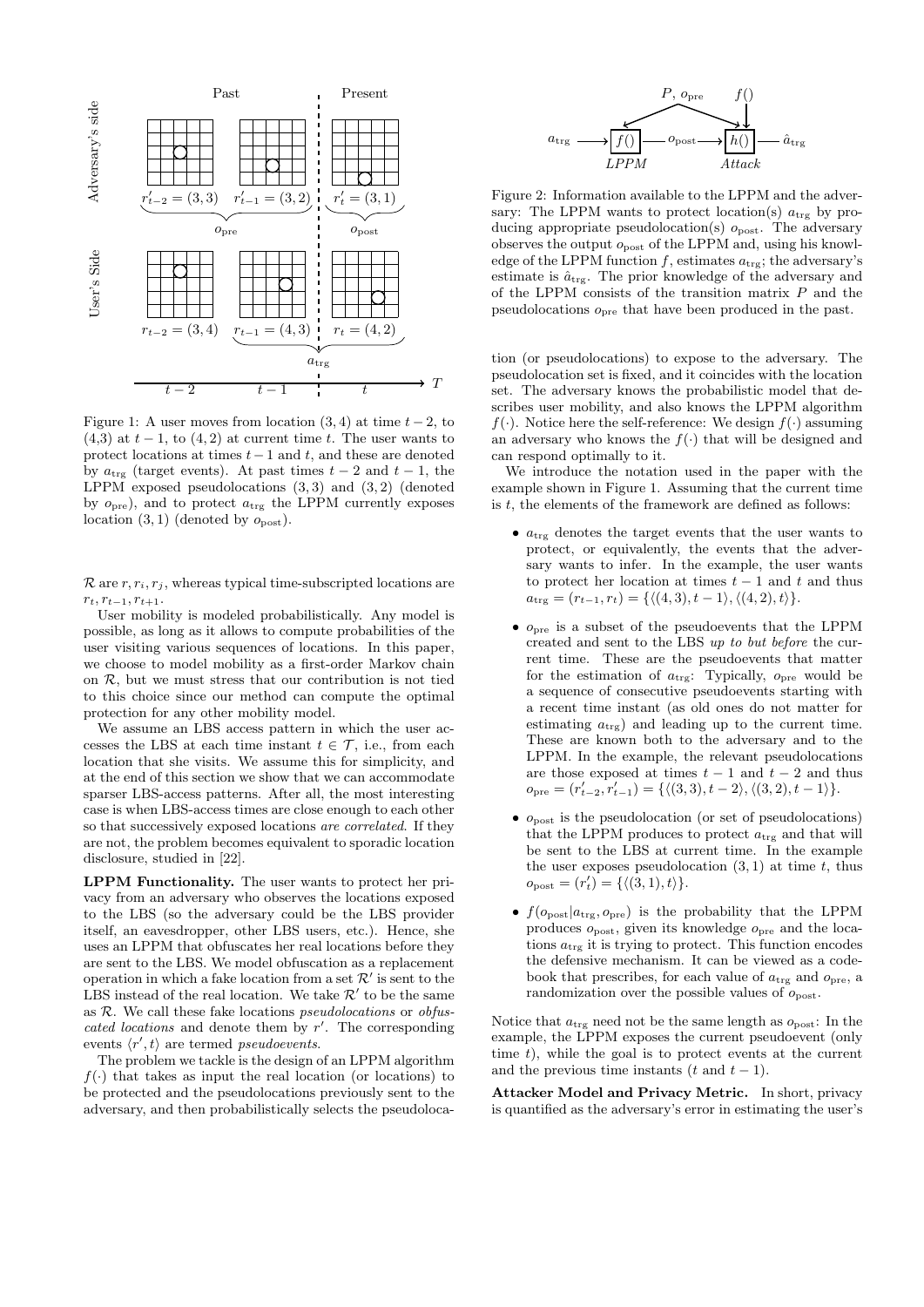true location(s)  $a_{\text{trg}}$ . Figure 2 illustrates the information flow of events and pseudoevents to the LPPM and to the adversary. The detailed notation is as follows:

- $\psi(a_{\text{trg}}|o_{\text{pre}})$  is the adversary's prior probability distribution on the inference target  $a_{\text{trg}}$ , given his prior knowledge  $o_{pre}$ . It encodes what the adversary can deduce about  $a_{\text{trg}}$  before observing the LPPM's current output  $o_{\text{post}}$ .
- $\hat{a}_{\text{trg}}$  denotes the adversary's estimate of  $a_{\text{trg}}$ . Similarly to  $a_{\text{tr}x}$ , it can be seen as a time-indexed vector whose elements belong to the set  $R$  of locations.
- $h(\hat{a}_{\text{trg}}|o_{\text{pre}}, o_{\text{post}})$  is the probability that the adversary estimates  $\hat{a}_{\text{trg}}$  to be the true value of  $a_{\text{trg}}$ , given his knowledge of prior pseudolocations opre and given the pseudolocation(s)  $o_{\text{post}}$  exposed at current time t. Note that, by definition,  $h(.)$  can contain multiple observed exposed pseudolocations that happen across any time period (e.g., multiple days).
- $d_p(\hat{a}_{\text{trg}}, a_{\text{trg}}) \geq 0$  is the privacy gain when the adversary's estimate is  $\hat{a}_\text{trg}$  and the true value of the inference target is  $a_{\text{trg}}$ . It is zero only if  $\hat{a}_{\text{trg}} = a_{\text{trg}}$ . The value of  $d_p$  for each pair of locations reflects the sensitivity of the user with respect to different location. The user must assigns low values if she is sensitive towards a particular location  $a_{\text{tr}g}$ . We treat  $d_p$  as an input to our framework.

The privacy that an LPPM  $f(.)$  achieves against an adversary implementing attack  $h(.)$  is then the expected value of  $d_p(\hat{a}_{\text{trg}}, a_{\text{trg}})$ , given prior observations  $o_{\text{pre}}$ :

$$
Privacy(\psi, f, h, d_p; o_{pre}) = \mathbb{E}\{d_p(\hat{a}_{\text{trg}}, a_{\text{trg}})|o_{pre}\}
$$
(1)  
= 
$$
\sum_{a_{\text{trg}}, \hat{a}_{\text{trg}}} \mathbb{Pr}\{\hat{a}_{\text{trg}}, a_{\text{trg}}\} d_p(\hat{a}_{\text{trg}}, a_{\text{trg}})
$$
  
= 
$$
\sum_{a_{\text{trg}} \atop o_{post}} \psi(a_{\text{trg}}|o_{pre}) f(o_{post}|a_{\text{trg}}, o_{pre}) h(\hat{a}_{\text{trg}}|o_{pre}, o_{post})
$$
  

$$
\sum_{a_{\text{trg}} \atop o_{pre}} \psi(a_{\text{trg}}, a_{\text{trg}}).
$$

This formula represents the adversary's expected estimation error. An alternative pessimistic quantification of privacy, we could take the minimum estimation error over all possible values of  $a_{\text{trg}}$ , which would be a worst-case scenario.

Regarding  $d_p(\hat{a}_{\text{trg}}, a_{\text{trg}})$ , intuitively it can be seen as a distance between  $\hat{a}_\text{trg}$  and  $a_\text{trg}$  that measures the similarity between the inferred and real locations with respect to the user's privacy concerns. For instance, it can be the sum, the minimum, or the maximum of the Euclidean distances between the corresponding locations of each vector, i.e., the total, minimum, or maximum error of the adversary over each pair of corresponding locations in the two vectors. Contributions to  $d_p(\hat{a}_{\text{trg}}, a_{\text{trg}})$  can be *weighted* to encode the *privacy* sensitivity of individual locations  $r \in a_{\text{tr}g}$ , e.g., if r is a very sensitive location the contribution of estimating  $\hat{r} \in \hat{a}_{trg}$  to  $d_p(\hat{a}_{\text{trg}}, a_{\text{trg}})$  could be large even if r and  $\hat{r}$  differ by very little. Alternatively,  $d_p(\hat{a}_{\text{trg}}, a_{\text{trg}})$  could be the Hamming distance between the two vectors, i.e., the number of locations at which the estimate differs from the true value.

Furthermore,  $d_p(\hat{a}_{\text{trg}}, a_{\text{trg}})$  can encode the privacy sensitivity of transitions between locations, rather than individual locations. For instance, visiting the bank and visiting a government official may not be very sensitive if considered separately, but visiting the official immediately after the bank may be much more sensitive, especially if the user just made a large withdrawal from the bank and the official is in charge of land development licensing. Moreover, transitions between regions reveal the direction of travel. For instance, the adversary may learn whether the user enters or exits a building, e.g., a hospital.

Appropriate  $d_p(\cdot)$  needs to be chosen depending on the user's privacy concerns, and whether she wants to protect sensitive locations or sensitive transitions. We note that some  $d_p(\cdot)$  definitions are more general than others: a  $d_p(\cdot)$ that protects the transition between two successive locations automatically protects the locations themselves, so it could be used to protect both objectives simultaneously.

Quality Metric. Sending pseudoevents instead of true events to the LBS may help with privacy, but it can degrade the quality of the LBS's response. We model the quality loss stemming from exposing pseudolocations as follows:

- $q_{\text{tr}g}$  denotes the relevant events with respect to quality. Similarly to  $a_{\text{trg}}$ ,  $q_{\text{trg}}$  is a time-indexed vector. However, its time indices are not necessarily the same as those of  $a_{\text{trg}}$ : The events that matter for quality may be different from the ones that matter for privacy.
- $d_q(q_{\text{trg}}, o_{\text{post}}, o_{\text{pre}})$  represents the quality loss when  $q_{\text{trg}}$ is the true value of the quality-relevant events, the LPPM currently reports  $o_{\text{post}}$  and it has reported  $o_{\text{pre}}$ in the past. The function  $d_q$  is an input to our framework and it reflect the user's requirements with respect to quality of service, and is related to need for accurate location information at the service provider to return useful service to the user.

The expected quality loss caused by an LPPM  $f(\cdot)$  is the expected value of  $d_q(q_{\text{trg}}, o_{\text{post}}, o_{\text{pre}})$  over all  $q_{\text{trg}}$  and  $o_{\text{post}}$ , for a given history  $o_{pre}$ :

$$
Q_{loss}(f, d_q, o_{pre}) = \mathbb{E}\{d_q(q_{\text{trg}}, o_{post}, o_{pre})|o_{pre}\}
$$
(2)  
= 
$$
\sum_{q_{\text{trg}}, o_{post}} \mathbb{Pr}\{q_{\text{trg}}, o_{post}|o_{pre}\} d_q(q_{\text{trg}}, o_{post}, o_{pre})
$$
  
= 
$$
\sum_{q_{\text{trg}}, o_{post}} \mathbb{Pr}\{q_{\text{trg}}|o_{pre}\} \mathbb{Pr}\{o_{post}|q_{\text{trg}}, o_{pre}\}
$$
  

$$
d_q(q_{\text{trg}}, o_{post}, o_{pre})
$$

In the equation above,  $f(\cdot)$  is hidden in  $\mathbb{P}\{o_{\text{post}}|q_{\text{trg}}, o_{\text{pre}}\},\$ which can be unwrapped as

$$
\mathbb{P}\{o_{\text{post}}|q_{\text{trg}}, o_{\text{pre}}\} = \sum_{a_{\text{trg}}} \mathbb{P}\{o_{\text{post}}, a_{\text{trg}}|q_{\text{trg}}, o_{\text{pre}}\} \quad (3)
$$

$$
= \sum_{a_{\text{trg}}} \mathbb{P}\{o_{\text{post}}|a_{\text{trg}}, q_{\text{trg}}, o_{\text{pre}}\} \mathbb{P}\{a_{\text{trg}}|q_{\text{trg}}, o_{\text{pre}}\}
$$

$$
= \sum_{a_{\text{trg}}} f(o_{\text{post}}|a_{\text{trg}}, o_{\text{pre}}) \mathbb{P}\{a_{\text{trg}}|q_{\text{trg}}, o_{\text{pre}}\}.
$$

We assume that there is a maximum expected quality loss  $Q_{loss}^{\max}$  that users are willing to tolerate. Formally,

$$
Q_{loss}(f, d_q, o_{\text{pre}}) \le Q_{loss}^{\max}.
$$
 (4)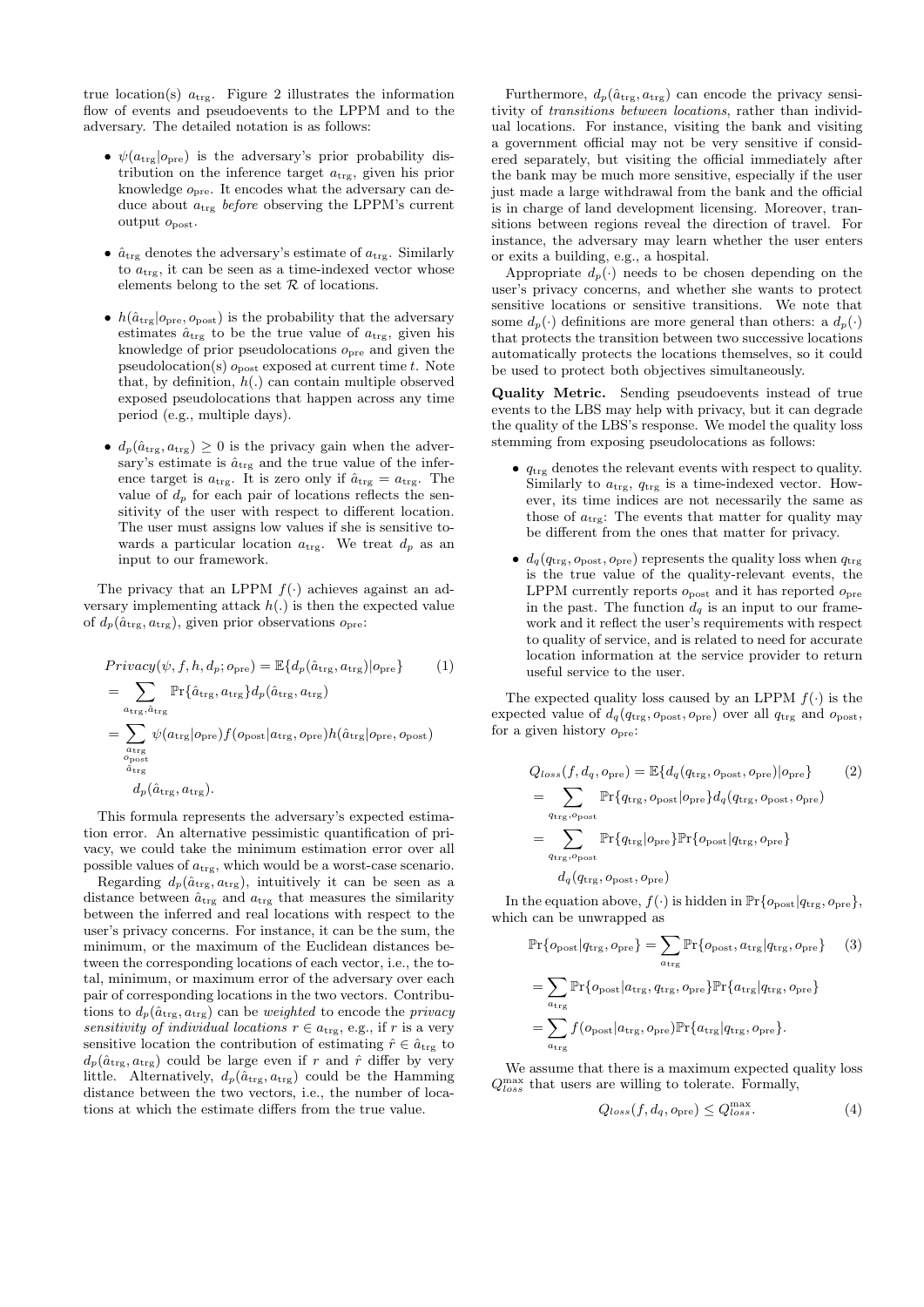The quality loss  $d_q(q_{\text{trg}}, o_{\text{post}}, o_{\text{pre}})$  can be seen as a distance between two vectors:  $q_{\text{trg}}$  and the combination of  $o_{\text{post}}$ ,  $o_{\text{pre}}$ . It will be zero if an accurate, noiseless, trajectory is reported by the LPPM (i.e., if these two vectors are identical), and positive otherwise. If the application needs high location precision to function well, then  $d_q(\cdot)$  will be large even for small differences between  $q_{\text{trg}}$  and  $o_{\text{post}}$ ,  $o_{\text{pre}}$ .

Moreover,  $d_q(\cdot)$  can encode variable sensitivity across locations. For example, in locations with many nearby restaurants, an application that finds the nearest restaurant can tolerate a lot of noise, while isolated areas may require more precision. The quality loss function could be instantiated, among other possibilities, as a Euclidean or Hamming distance between real  $(q_{\text{trg}})$  and reported locations  $(o_{\text{post}}, o_{\text{pre}})$ . The versatility of  $d_q(\cdot)$  extends to encoding quality loss for applications that depend on the whole trajectory of locations, rather than just on a single location, e.g., consider a car insurance company that monitors the driving behavior of a customer: quantities such as speed and sudden acceleration or deceleration cannot be evaluated on single locations.

#### 3.1 Sparse LBS Access Pattern

So far we have assumed that users access the LBS at every single time instant although in reality one cannot expect that LBS accesses are uninterrupted (e.g., users may access an online navigation system to travel around some parts of a city, but not in others). In this scenario, an adversary may be concerned about the user's whereabouts between two LBS accesses, i.e., at times when there are no corresponding exposed pseudolocations. Therefore, these intermediate locations also need to be protected (recall objective (4) in the introduction).

Our dense-LBS-access assumption can also express such a privacy objective. We can accommodate these inference targets by extending the definition of  $d_p(\hat{a}_{\text{trg}}, a_{\text{trg}})$  to incorporate the privacy sensitivity of any intermediate locations that the adversary can infer from  $\hat{a}_{\text{trg}}$ . For example, assume that, from the estimates  $\hat{r}_{t-1}$  and  $\hat{r}_t$  of locations  $r_{t-1}$  and  $r_t$ , the adversary can estimate two intermediate locations visited at  $t-1+\epsilon$  and  $t-\epsilon$  (e.g., the attacker can use Viterbi decoding [19] to infer the most likely trajectory, or the forwardbackward algorithm [19] to compute the probability distribution of locations at some times between  $t - 1$  and t). In this case,  $d_p((\hat{r}_{t-1}, \hat{r}_t), (r_{t-1}, r_t))$  would be expressed as  $d_p((\hat{r}_{t-1}, \hat{r}_{t-1+\epsilon}, \ldots, \hat{r}_{t-\epsilon}, \hat{r}_t), (r_{t-1}, r_{t-1+\epsilon}, \ldots, r_{t-\epsilon}, r_t)).$ 

We note that this approach to handle the estimation of locations where the LBS is not accessed is not particular to LPPMs designed under our framework, hence it can be used to complement other privacy-preserving solutions in the literature.

# 4. TRAJECTORY PRIVACY AS A STACK-ELBERG GAME

#### 4.1 General Privacy Scenario

As we have discussed in Section 3, our goal is to design an LPPM that protects user privacy (by maximizing  $d_p$ ), while preserving quality of service (by respecting the maximum quality loss threshold  $Q_{loss}^{\max}$  for  $d_q$ ). Designing an LPPM reduces to choosing appropriate values for the probabilities  $f(o_{\text{post}}|a_{\text{trg}}, o_{\text{pre}})$ . In addition, the design process must anticipate that the adversary will know the values chosen for  $f$ , which means that she will choose the attack h accordingly.



Figure 3: The LPPM can choose among an infinite selection of probability functions f. For each one of the  $f_i$ , the adversary chooses one of his infinite selection of attacks  $h_i$ to minimize  $P_{ij}$ ; for instance,  $h_2$  is the best response to  $f_1$ , resulting in Privacy  $P_{12}$ , and  $h_1$  is the best response to  $f_2$ , resulting in Privacy  $P_{21}$ . Call  $h_{\min}(f)$  the minimizing h for a given  $f$ . Anticipating the adversary's choice for each  $f$ , the LPPM chooses the f that maximizes Privacy(f,  $h_{\min}(f)$ ); for instance, if  $P_{12} > P_{21}$ , the LPPM would choose  $f_1$ over  $f_2$ . Call  $f_{\text{max}}$  the maximizing f. The resulting pair  $f_{\text{max}}, h_{\text{min}}(f_{\text{max}})$  is the Stackelberg equilibrium, and the privacy achieved is  $Privacy(f<sub>max</sub>, h<sub>min</sub>(f<sub>max</sub>)).$ 

Figure 3 details the reasoning involved in solving our task, which is equivalent to solving a Stackelberg game. The distinguishing feature of this game is that there is a leader, who commits to a choice, and a *follower*, who observes the leader's choice and then makes a choice of his own. In our task, the leader is the user and her choice is the LPPM, the follower is the adversary who chooses an attack given the user's choice. The Stackelberg equilibrium is a pair of choices  $(f^*$  for the LPPM and  $h^*$  for the attack) such that neither the user nor the adversary would gain anything by changing their respective choices. In other words,  $h^*$ is the choice that minimizes privacy against  $f^*$ , and  $f^*$  is the choice that maximizes privacy against an adversary who will make her choice after observing  $f^*$  while respecting the quality constraint. Note that  $f^*$  does not necessarily maximize privacy against  $h^*$ , i.e., if the user could be certain that the adversary would choose  $h^*$ , then a better choice than  $f^*$  could exist. The LPPM design tries to limit the worst possible privacy loss, knowing only that the adversary will choose the most effective attack against whatever  $f$  the LPPM implements.

Formally, the general LPPM design task is to choose  $f$ and  $h$  that solve the Stackelberg game max-minimization

$$
\max_{f} \min_{h} Privacy(\psi, f, h, d_p; o_{pre})
$$
 (5)

subject to

$$
Q_{loss}(f, d_q, o_{\text{pre}}) \le Q_{loss}^{\max}.
$$
 (6)

Other than f and h, all functions and parameters  $\psi$ ,  $d_p$ ,  $o_{\text{pre}}$ ,  $d_q$ ,  $Q_{loss}^{\text{max}}$  are inputs to the problem:  $\psi$  – the user's mobility, and  $d_p$  – the user's location sensitivity, are specific to the user we aim to protect; the last two  $d_q, Q_{loss}^{\max}$  are specific to the LBS application and perhaps also depend on the user's tolerance to quality deterioration; the prior observations  $o_{pre}$  depend on the particular time when the user wants to protect her privacy.

We now give two specific examples of the general LPPM design task for two plausible privacy objectives. The first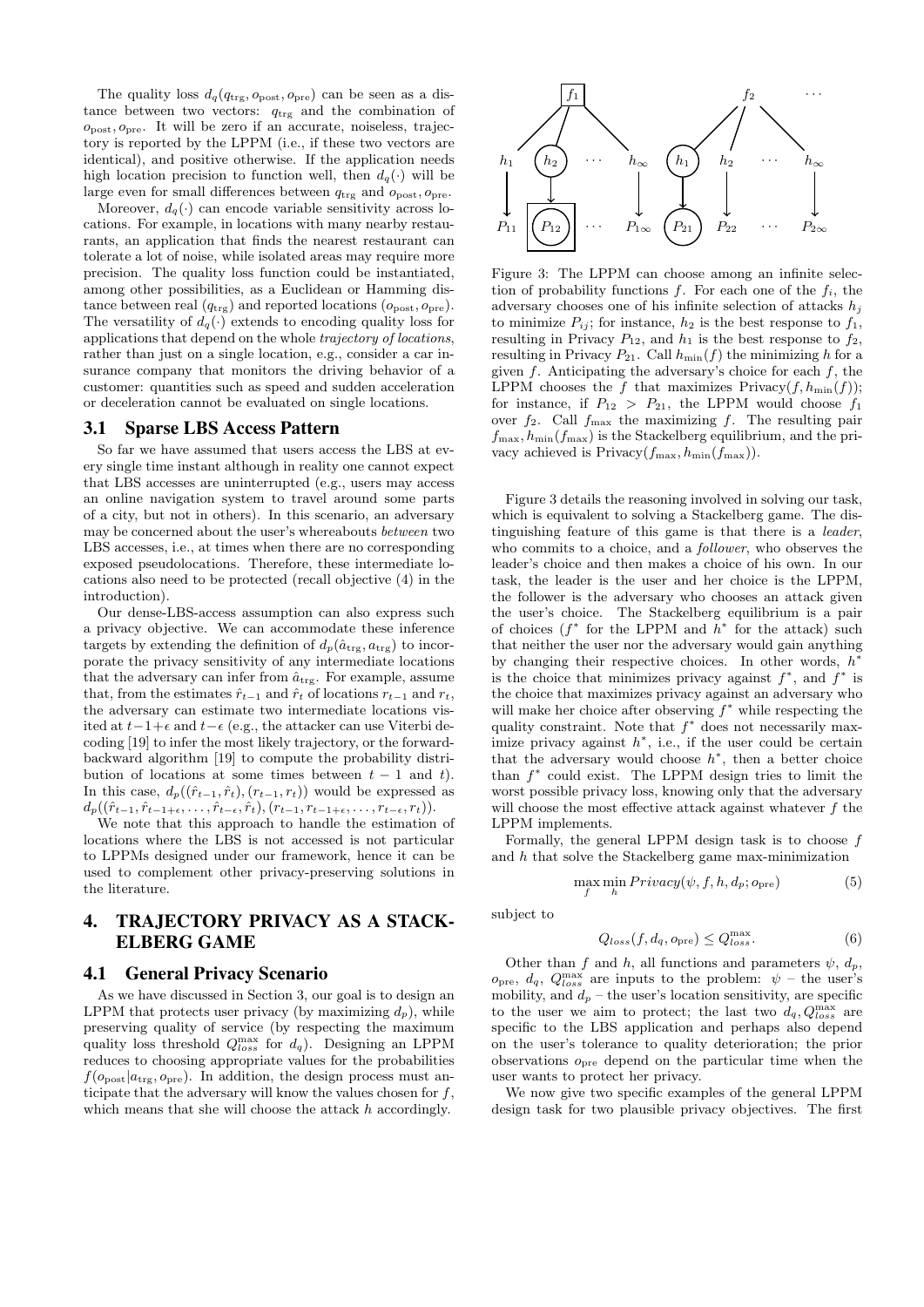objective is to protect the  $k + 1$  most recent locations (including the current one at time  $t$ ), having already exposed pseudolocations for the  $k$  past time instants, by choosing an appropriate pseudolocation to expose at time  $t$ . The second objective is to protect the current and future locations, assuming nothing has been exposed so far, by choosing a pseudolocation for time  $t$  and for future time instants. We emphasize that one can instantiate any number of objectives by selecting the time period one wishes to protect  $(a_{trg})$ , the events that have been exposed already  $(o_{pre})$ , and the time period for which the LPPM can expose pseudolocations  $(o_{\text{post}}).$ 

#### 4.2 Joint Protection of Past-Present Locations

Consider a user who, at time  $t$ , wants to publish her location  $r_t$ . She has already published her locations  $r_{\tau}$  at the k previous time instants  $\tau = \{t-1, t-2, \ldots, t-k\}$ . These locations have been sent by the LPPM to the LBS as pseudolocations  $o_{\tau}$ . As explained in Section 3, locations exposed prior to time  $t - k$ , i.e., from 1 to  $t - k - 1$ , are considered to have no influence on the choice of the user at time t.

The simplest privacy objective  $(a_{trg})$  that the user could have is to protect her current location only:  $a_{\text{trg}} = r_t$ . We call this single location privacy. But as we have argued in [24], the *transition* from the previous location  $r_{t-1}$  to the current position may be sensitive, or, in general, the transition from the k-tuple  $r<sub>\tau</sub>$  to  $r<sub>t</sub>$  may be sensitive. A different objective, therefore, is to protect the whole vector  $r<sub>\tau</sub>$  in addition to  $r_t$ :  $a_{\text{trg}} = (r_t, r_\tau)$ . Observe that the latter objective (transition privacy) is more general the previous one (single location privacy): Choosing a function  $d_p((\hat{r}_t, \hat{r}_\tau), (r_t, r_\tau))$ that just ignores  $r_{\tau}$  and  $\hat{r}_{\tau}$  makes the two cases equivalent.

The prior observations  $o_{\text{pre}}$  are the set of pseudolocations  $o<sub>\tau</sub>$ , and the pseudolocation  $o<sub>post</sub>$  that the LPPM produces is just the one corresponding to the current time  $t: o_t$ . The quality loss  $d_q$  is a function of past and present exposed pseudolocations,  $(o_t, o_\tau)$ , and of  $q_{\text{trg}}$ . As stated in Section 3  $q_{\text{trg}}$  does not need to coincide with  $a_{trg}$ , and can consist of any subset of events from time  $1$  up to and including  $t$ . In fact, it does not even need to overlap with  $(r_t, r_\tau)$ .

Making the appropriate substitutions in (1), we derive the privacy definition for the specific case of protecting past and present locations as follows:

$$
Privacy(\psi, f, h, d_p; o_\tau) = \sum_{r_t, r_\tau, o_t, \hat{r}_t, \hat{r}_\tau} \psi(r_t, r_\tau | o_\tau)
$$
  
\n
$$
f(o_t | r_t, r_\tau, o_\tau) \qquad (7)
$$
  
\n
$$
h(\hat{r}_t, \hat{r}_\tau | o_t, o_\tau)
$$
  
\n
$$
d_p((\hat{r}_t, \hat{r}_\tau), (r_t, r_\tau))
$$

The quality loss is also straightforward to define using (2):

$$
Q_{loss}(f, d_q, o_{pre}) = \mathbb{E}\{d_q(q_{\text{trg}}, o_t, o_\tau)|o_\tau\}
$$
  
= 
$$
\sum_{q_{\text{trg}}, o_t} \mathbb{Pr}\{q_{\text{trg}}, o_t|o_\tau\} d_q(q_{\text{trg}}, o_t, o_\tau)
$$
  
= 
$$
\sum_{q_{\text{trg}}, o_t} \mathbb{Pr}\{q_{\text{trg}}|o_\tau\} \mathbb{Pr}\{o_t|q_{\text{trg}}, o_\tau\}
$$
  

$$
d_q(q_{\text{trg}}, o_t, o_\tau)
$$

Notice that setting  $k = 0$  eliminates  $o_{pre}$  (which would mean that none of the previous pseudolocations exposed to the adversary are assumed to correlate with the current location), and the target events  $a_{\text{trg}}$  reduce to the current time t only. In total, only the current location matters for privacy and for quality, and the design task reduces to the sporadic case handled by Shokri et al.'s framework [21].

#### 4.3 Joint Protection of Present-Future Locations

We now consider a user who, as before, wants to publish her location  $r_t$  at time t. However, in contrast with the previous case, she is not concerned about the past locations she has visited, but rather about future ones. This concern can be motivated as follows:

Disclosing the current location might not be important in and of itself, but it might make it much easier for the adversary to infer the next location, which happens to be very sensitive. For instance, the user might currently be on a street that only leads to an abortion clinic. Hence, disclosing her current location is almost equivalent to disclosing that she will go to the clinic. Symmetrically, her current location might be very sensitive, and her next (expected) location can be linked easily to her current one. For instance, she might about to leave the abortion clinic and enter a street that is only used as the clinic's exit. Furthermore, as argued in [24], neither the current nor the next location might be particularly sensitive separately, but the transition from one to the other might be.

The conclusion in all these cases is that the current location must be protected jointly with the (possible) next one(s), where the user will be at time  $t + 1$  and later. For this reason,  $a_{\text{trg}}$  includes time subscripts larger than  $t$ , and so does  $o_{\text{post}}$ , i.e., the LPPM should take into account at the present time  $t$  what it is likely to output in future times, so that the current choice of  $o_t$  does not limit future choices. The intuition is that the LPPM should choose the current pseudolocation  $o_t$  so that future paths that the user will likely take can be protected with pseudolocations that are compatible with  $o_t$ .

For simplicity, we consider an example where the LPPM anticipates only the next location, rather than several successive future locations, therefore  $a_{\text{trg}}$  is  $(r_{t+1}, r_t)$  and  $o_{\text{post}}$ is  $(o_{t+1}, o_t)$ , and no prior locations matter for privacy, so  $o_\mathrm{pre}$  is omitted.

Substituting in (1), privacy in this example is defined as

$$
Privacy(\psi, f, h, d_p) = \sum_{\substack{r_{t+1}, r_t \\ o_{t+1}, o_t}} \psi(r_{t+1}, r_t) f(o_{t+1}, o_t | r_{t+1}, r_t)
$$
  

$$
\phi_{t+1}, \hat{r}_t
$$
  

$$
h(\hat{r}_{t+1}, \hat{r}_t | o_{t+1}, o_t) d_p((\hat{r}_{t+1}, \hat{r}_t), (r_{t+1}, r_t)), \quad (8)
$$

and the quality loss, from (2), is defined for a general  $q_{\text{trg}}$  as

$$
Q_{loss}(f, d_q) = \mathbb{E}\{d_q(q_{\text{trg}}, o_t, o_{t+1})\}
$$
  
= 
$$
\sum_{q_{\text{trg}}, o_t, o_{t+1}} \mathbb{P}\{q_{\text{trg}}, o_t, o_{t+1}\} d_q(q_{\text{trg}}, o_t, o_{t+1}).
$$

## 4.4 Optimal Attacks and Defenses via Linear Programming

Having reduced the LPPM design to a Stackelberg game max-minimization, we now compute the equilibrium of the game, which is equivalent to computing the optimal defense  $f$  and attack  $h$ .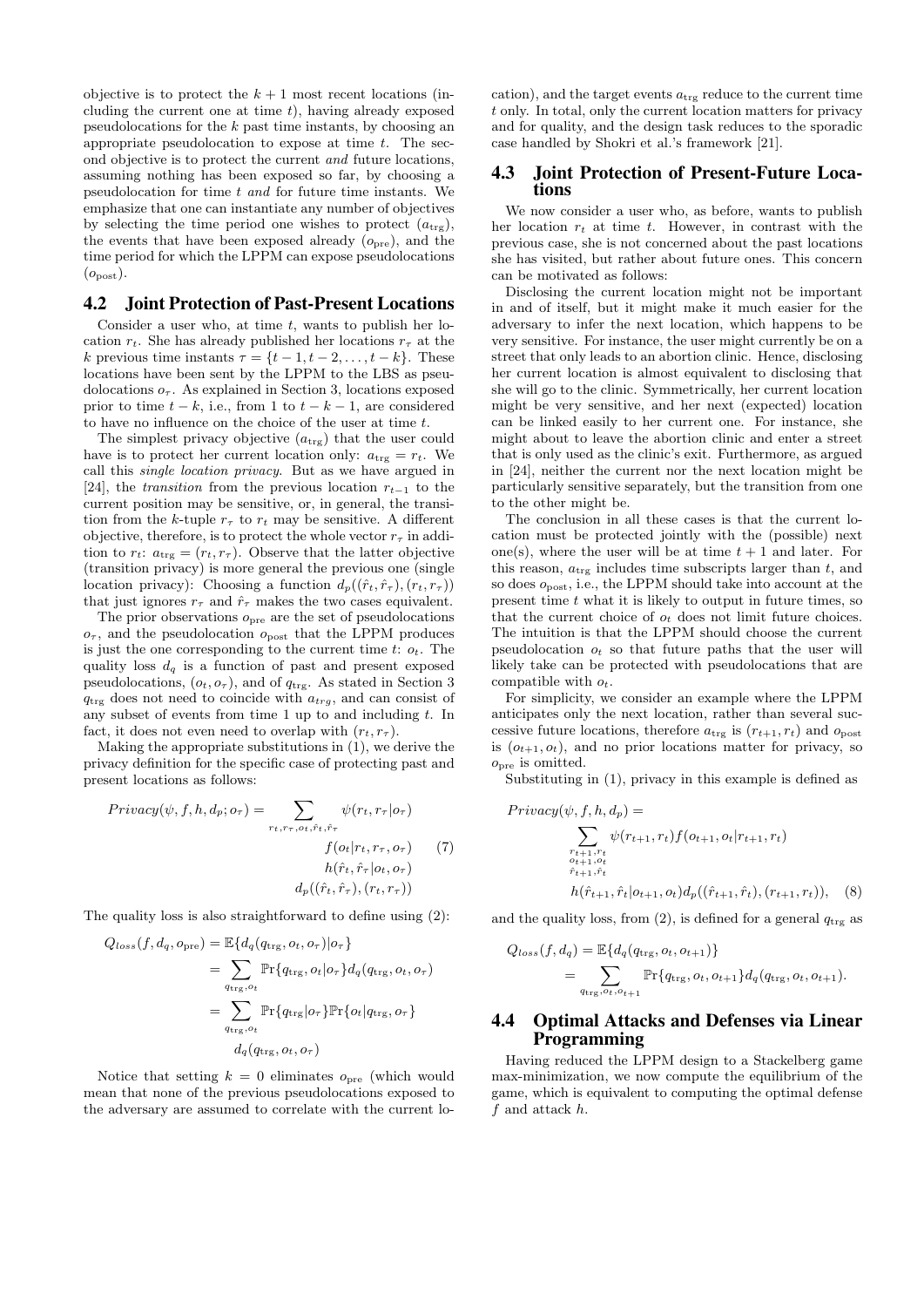Note that there is an infinity of candidate fs and hs (all possible probability distributions), so enumeration (as shown in Figure 3) cannot be used directly as an algorithm to find the equilibrium. To overcome this problem, we use a standard technique for transforming the computation of a game theoretic equilibrium to a linear program. This technique introduces auxiliary variables  $x_{o_{\text{post}}}$ , for each possible value of  $o_{\text{post}}$ , which roughly correspond to the amount of privacy gained when the LPPM reports each particular value of  $o_{\text{post}}$ . As previous research [22] has expanded on this transformation technique, we merely present the key features of the resulting linear program:

We want to maximize  $\sum_{o_{\text{post}}} x_{o_{\text{post}}}$  under the constraint

$$
x_{o_{\text{post}}} \leq \sum_{a_{\text{trg}}} \psi(a_{\text{trg}}|o_{\text{pre}}) f(o_{\text{post}}|a_{\text{trg}}, o_{\text{pre}}) d_p(\hat{a}_{\text{trg}}, a_{\text{trg}}),
$$
  

$$
\forall \hat{a}_{\text{trg}}, o_{\text{post}}, \quad (9)
$$

and under the constraint

$$
\sum_{\substack{q_{\text{trg}} \\ o_{\text{post}}}} \mathbb{P}\{q_{\text{trg}} | o_{\text{pre}}\} \mathbb{P}\{q_{\text{post}} | q_{\text{trg}}, o_{\text{pre}}\} d_q(q_{\text{trg}}, o_{\text{post}}, o_{\text{pre}})
$$

$$
\leq Q_{loss}^{\max}.\quad (10)
$$

Equation (9) is equivalent to the min-maximization (5), and equation  $(10)$  is just the quality constraint  $(6)$ .

In this way, we can compute the optimal LPPM  $f^*$ . The optimal attack  $h^*$  can either be computed via  $(5)$ , or by solving another linear program called the dual. We do not go into detail about the dual here and point the interested reader to prior research [22] and to standard textbooks on linear programming [25].

Having computed the optimal LPPM  $f^*$  and the optimal attack  $h^*$ , the resulting  $Privacy(f^*, h^*)$  is the level of privacy achieved by the user, and the resulting  $Q_{loss}(f^*)$  is the application's incurred quality loss.

Alternative quantifications of privacy. As we mentioned at the beginning of this section, the optimal LPPM  $f^*$  depends on all inputs  $\psi, d_p, o_{pre}, d_q, Q_{loss}^{\max}$ , so if any of these functions or variables changes, a new LPPM must be computed to maximize privacy. Alternatively, it is possible to compute an LPPM that maximizes the average privacy across a range of different values, e.g., opre, or across a range of different applications represented by different functions  $d_q$ . One could also be conservative and compute instead an LPPM that maximizes the minimum privacy across a range of values, e.g., opre. In this paper, we take  $\psi, d_p, o_{pre}, d_q, Q_{loss}^{max}$  to be given inputs, but we note that it is not difficult to adapt the framework to accommodate alternatives.

# 5. EVALUATION

By formulating the LPPM design as an optimization problem, the LPPM algorithm  $f(.)$  is guaranteed to be optimal among all possible algorithms that respect the same constraints. Hence, there is no point in evaluating our design with simulations or any other heuristic evaluation method. We nevertheless compare to a sporadic LPPM to stress the importance of using a trajectory-aware LPPM. The sporadic LPPM that we use is the optimal one, as presented in prior work [22]. Due to incompatible assumptions, we cannot compare to the trajectory-aware LPPMs in the literature (see discussion of related work in Section 2). We also show, for two illustrative scenarios, how our LPPM design allows to trade off privacy and quality. Finally, we discuss the run-time complexity of our design in Section 5.3.

For the comparison to the sporadic LPPM and for the illustration of the privacy-quality tradeoff, we use a real data set of location traces. These traces, which are one day long, belong to 10 randomly chosen mobile users (vehicles) in the San Francisco Bay area from the epfl/mobility dataset at CRAWDAD [18]. These 10 examples serve to illustrate the optimality of the LPPMs designed by our method, since the technique is user-centric and does not need information about other users.

We discretize both time and location: we divide the Bay Area into  $10 \times 25$  equal-size locations, and consider a day to be composed by 288 time units, one per each 5 minutes. We emphasize that the granularity of both time and locations can be arbitrarily selected depending on the required accuracy in quantifying privacy and service quality.<sup>1</sup> We consider all the locations that are visited by each user, which on average is 23.4 locations per user. We also consider all the transitions that each user has made between these locations in our dataset.

For both the comparison to the sporadic LPPM and for the privacy-quality tradeoff, we need to specify all the input parameters/functions  $d_p$ ,  $d_q$ ,  $Q_{loss}^{\max}$ ,  $o_{\text{pre}}$ ,  $\psi$ .

Without loss of generality, we select the privacy gain  $d_p$ and the quality loss  $d_q$  functions to be the Hamming distance:  $d_p(\hat{a}_{trg}, a_{trg}) = 1_{\hat{a}_{trg} \neq a_{trg}}$  and  $d_q(q_{trg}, o_{post}, o_{pre}) =$  $1_{q_{\text{trg}}\neq(o_{\text{post}},o_{\text{pre}})}$ . Using the Hamming distance means, taking the privacy gain as an example, that the only bad case for privacy is when the attacker correctly estimates the exact value of the target locations (i.e., when  $\hat{a}_{trg}$  is exactly equal to  $a_{trg}$ ). All other estimates are equally good for privacy, regardless, e.g., of the physical distance between the attacker's estimate and the true value of  $a_{trg}$ . As our quantification of privacy is the expected value of  $d_p(\hat{a}_{trg}, a_{trg})$  – and the expected value of  $1_{\hat{a}_{trg} \neq a_{trg}}$  is just the probability of  $\hat{a}_{trg} \neq a_{trg}$  – in effect we quantify privacy as the probability that the adversary will make an erroneous estimate.

For the maximum tolerable quality loss  $Q_{loss}^{\max}$ , we do not specify a single value, but rather compute the achievable privacy for multiple values, so as to observe the privacyquality tradeoff.

For the previously reported events  $o_{pre}$ , we do not specify a single value. Instead, the privacy values that we compute and present in the following figures are averaged over all possible values of opre, because such an average is more representative of the privacy that a user can expect to achieve:

$$
\sum_{o_{\text{pre}}} \mathbb{P}\{o_{\text{pre}}\} Privacy(\psi, f, h, d_p; o_{\text{pre}}).
$$

We must stress that the actual values obtained in the evaluation depend on context (e.g., user mobility). In this sense, they amount to the "total" privacy of the user, not just the

<sup>1</sup>Note that locations need not necessarily form a grid. In general, a higher number of locations corresponds to higher granularity, and, as a result, to more precise and more accurate quantification and protection of location privacy. The only requirement is for time and locations to be discrete. Of course, more locations and more time instants make the computation of the LPPM more demanding in resources. The run-time computation discussion in Section 5.3 elaborates on the effect of the number of time instants and locations on the complexity of the problem.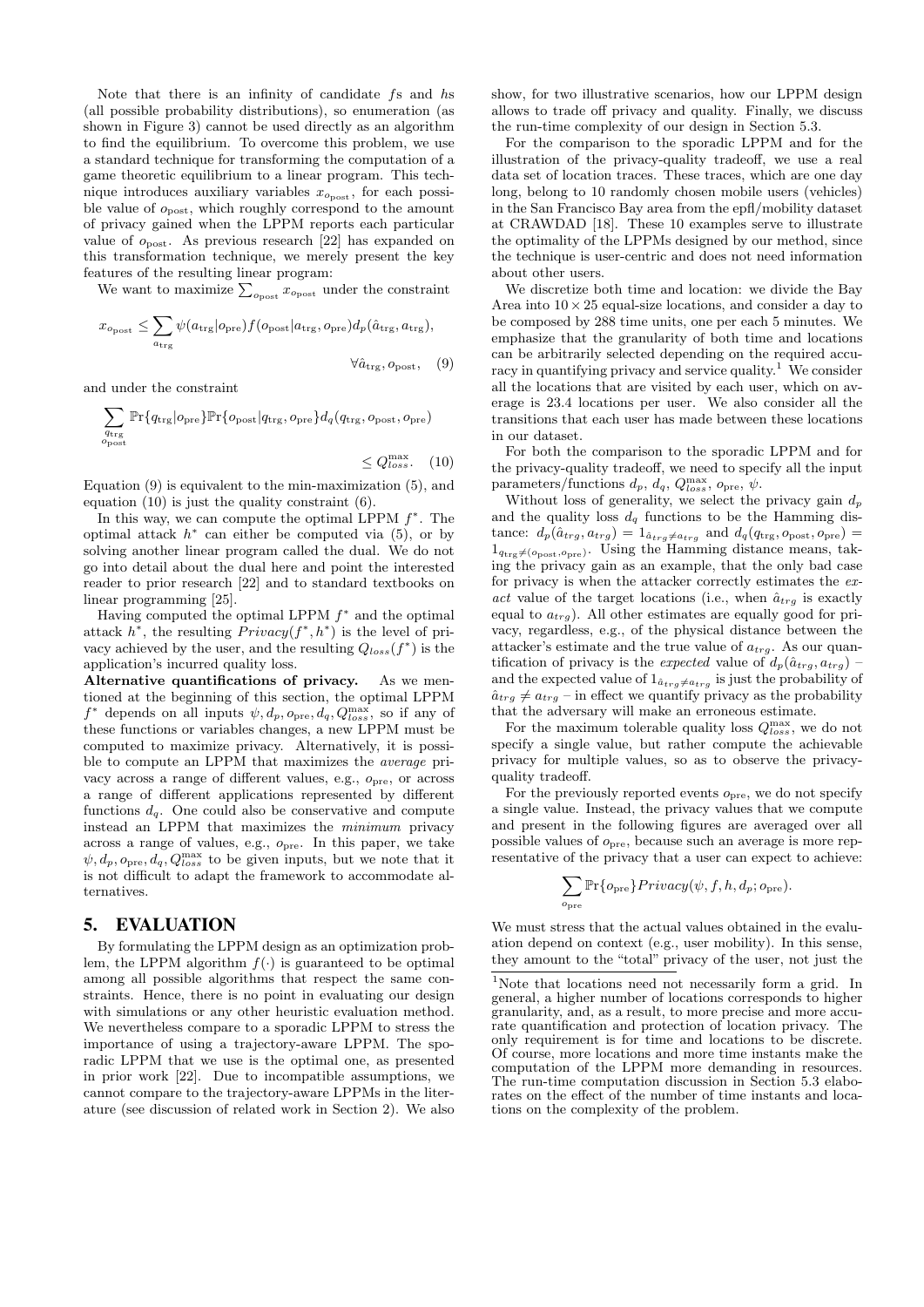

Figure 4: Users' single-location privacy, using a sporadic LPPM against two attacks: sporadic attack vs. correlationaware attack. For 10 different users (lines), and for various values of the service quality threshold  $Q_{loss}^{\max}$  (dots), we see that the privacy against a correlation-aware attack (vertical axis) is always less than the privacy against a sporadic attack (horizontal axis).

privacy that is due to the LPPM alone. However, the evaluation shows that, other context being the same, our LPPMs achieve the highest "total" privacy value among all mechanisms.

To compute the prior probability  $\psi(a_{\text{trg}})$  on the target events, we use the aforementioned traces to build a firstorder Markov chain on the discretized set of locations. As mentioned in Section 3, choosing a Markov chain over a different mobility model is arbitrary, but our method can handle other mobility models as well.

In relation to  $\psi$ , notice that, in general, we need to specify the *conditional* prior on the target events  $\psi(a_{\text{trg}}|o_{\text{pre}})$ , i.e., the prior *given* the previously reported events  $o_{pre}$  (see Equation  $(1)$ ). But from the traces we can only compute the *unconditional* prior  $\psi(a_{\text{trg}})$ . The connection between  $o_{\text{pre}}$  and  $a_{\text{trg}}$  will typically be given by whatever LPPM was in use when  $o_{pre}$  was reported, in conjunction with the unconditional prior. In [24], we show how this connection can be established, and how  $\psi(a_{\text{trg}}|o_{\text{pre}})$  can be computed, for the joint protection of past and present privacy that we illustrate in this section.

# 5.1 Comparison to Optimal Sporadic LPPM

A trajectory-oblivious (sporadic) LPPM is typically evaluated against an attack that is also sporadic, i.e., an attack in which location correlation is not taken into account. To provide quantitative justification for the inadequacy of such LPPMs and their evaluation when the exposed locations are correlated, we show in Figure 4 that a correlation-aware attack can achieve much lower privacy than a sporadic attack.

Of course, a sporadic LPPM protects single locations only, so to compare meaningfully, we pick as objective of the correlation-aware attack the single-location privacy objective, i.e.,  $a_{\text{trg}} = r_t$  (see Section 4.2). The difference between the correlation-aware attack and the sporadic attack is that the former uses the conditional prior probability on the tar-



Figure 5: Privacy-quality tradeoff in the first scenario (single-location privacy): Protecting the current location  $(a_{\text{trg}} = r_t)$ , when  $o_{\text{pre}}$  is the pseudolocation reported in the previous time instant  $o_{t-1}$ . Each curve corresponds to one user.

get location  $\psi(r_t|o_{pre})$  (for  $o_{pre} = o_{t-1}$ ), whereas the latter uses the unconditional prior  $\psi(r_t)$ .

Each attack is paired against the same sporadic LPPM (the optimal one [22], as mentioned earlier), and the results are plotted across the 10 mobile users and for various values of the service quality threshold  $Q_{loss}^{\max}$ . As all data points are below the  $x = y$  diagonal, we conclude that privacy in the correlation-aware attack  $(x\text{-axis})$  is lower than privacy in the sporadic attack  $(y\text{-axis})$ . The only cases where the two attacks are equally (un-)successful are when the quality loss threshold is so high that the sporadic LPPM can inject enough noise to blur even the inference of a correlation-aware attack.

# 5.2 Privacy-Quality Tradeoff

In this section, we illustrate the privacy-quality tradeoff of our LPPMs for two particular scenarios: Protecting single-location privacy for the current location, taking into account the immediately previous pseudolocation ( $a_{\text{trg}} = r_t$ ) and  $o_{pre} = o_{t-1}$ , shown in Figure 5; and protecting transition privacy for the current and future locations ( $a_{\text{trg}} =$  $(r_t, r_{t+1})$ , as described in Section 4.3, shown in Figure 6.

Under each of these two scenarios, we construct the optimal protection mechanism for each of the 10 users in our traces (i.e., the mechanism that provides the maximum privacy for her). We plot this maximum privacy as a function of the service quality threshold  $Q_{loss}^{\max}$ . We see in both figures that the achievable privacy increases as  $Q_{loss}^{\max}$  increases. This is not surprising, as higher values of  $Q_{loss}^{\max}$  let the LPPM inject more and more noise.

However, in both scenarios we observe two effects: First, a saturation effect takes place for most users as  $Q_{loss}^{\max}$  increases. Their privacy reaches a plateau beyond which any further increase in  $Q_{loss}^{\max}$  does not contribute to a corresponding increase in privacy. Second, the privacy plateau, as well as the privacy level for any value of  $Q_{loss}^{\max}$ , is not the same for all users. This suggests that not all users can be protected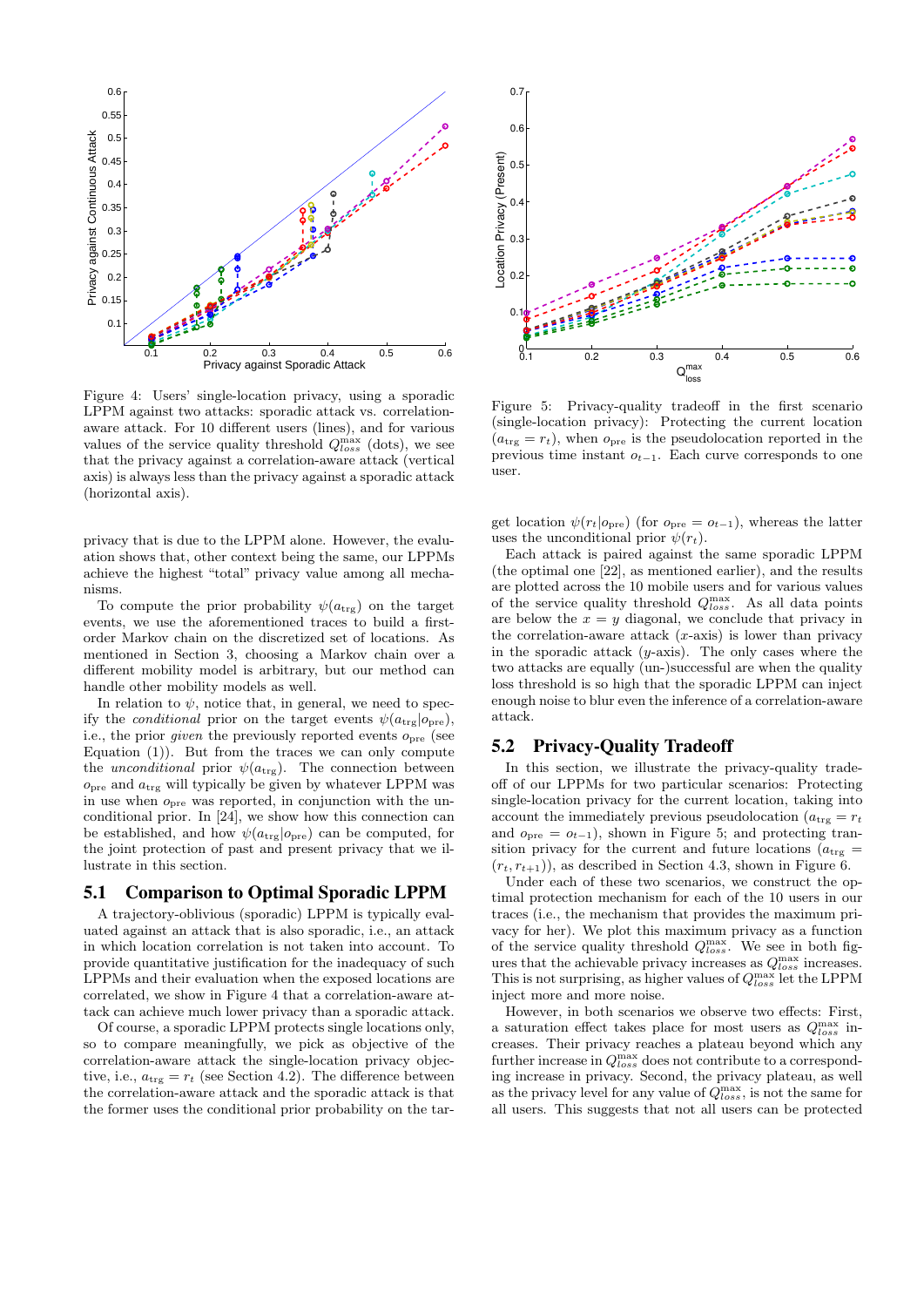

Figure 6: Privacy-quality tradeoff in the second scenario (transition privacy): Protecting the current and the next location  $(a_{\text{trg}} = (r_t, r_{t+1}))$ . Each curve corresponds to one user.

equally well, but rather there is some inherent privacy limit for each user that is connected to the user's mobility. Users with more predictable mobility cannot be protected as efficiently as less predictable ones, regardless of the amount of noise that the LPPM injects. Looking at the figures, more predictable users correspond to the lowest curves in Figures 5 and 6, whereas users with more random mobility correspond to the highest curves.

It is worth noting at this point that both these effects are not artefacts of our LPPM. Our LPPMs provide the best possible protection, so these effects are inherent in the mobility patterns of the users.

#### 5.3 Computational Considerations

Our mechanism is intended to be computed offline and used online: The LPPM function  $f(o_{\text{post}}|a_{\text{trg}}, o_{\text{pre}})$  is precomputed offline and then downloaded to the device. Then, whenever the user attempts to expose a location, the LPPM looks up and performs the appropriate randomization on pseudolocations  $o_{\text{post}}$ , based on the actual values of the target events to be protected  $a_{\text{trg}}$  and the previously exposed vector of pseudolocations  $o_{pre}$ . In this way, the only computational burden of the resource-constrained mobile device is a look-up and a randomized selection of opost.

The offline computation of the LPPM function f requires solving a separate linear program for each value of  $o<sub>pre</sub>$  that may arise in practice. But most of the theoretically possible values of the vector opre are nonsensical sequences of locations, e.g., sequences where successive locations are too far away from each other, so these need not be taken into account, which saves considerable time. Similarly, the number of variables in each linear program is theoretically equal to the total number of pairs of  $a_{\text{tr}g}$  and  $o_{\text{post}}$  vectors, since a value for  $f$  must be computed for each such combination. This number is  $M^{\text{length}(a_{\text{trg}})+\text{length}(o_{\text{post}})}$  (recall that M is the total number of locations – see Section 3), but in practice it is much smaller. The actual number of linear programs and of variables is closer to the number of likely trajectories of the corresponding length (the number of linear programs is equal to the number of trajectories of length length $(o_{pre})$ , whereas the number of variables is equal to the number of trajectories of length length $(a_{\text{trg}})$  + length $(o_{\text{post}})$ ).

It is very important to notice also that the computation of  $f$  needs to be done only once, so the associated cost only needs to be incurred once. A recomputation of  $f$  is only necessary if, for example, the user parameters or application parameters  $d_p, d_q, Q_{loss}^{\max}$  change, or if the user wants to protect a different aspect of her privacy (e.g., previous, present, and next location, instead of just present and next location), which would translate to a change in  $a_{\text{trg}}$ , or if one wishes to take into account different prior knowledge of previously reported pseudolocations  $o_{\text{pre}}$  (e.g., take into account the 3 previously reported pseudolocations instead of just one).

## 6. CONCLUSIONS

Existing location privacy-preserving mechanisms either ignore the information leaked by the exposure of correlated locations, or ignore that the adversary will adapt his attack to the protection mechanism. Hence, in practice, these schemes do not provide the promised level of privacy. In this paper, we have proposed a framework that simultaneously considers correlation and the background knowledge of the adversary, namely the mobility profile of the user, the previously exposed locations, and the internal algorithm implemented by the protected mechanism; while at the same time respecting the user's service quality requirements.

Our framework allows users to design LPPMs that protect not only her current location, but also her past and future whereabouts. Furthermore, our solution is the first to deal with protecting the privacy of transitions between locations, and with preserving the privacy of locations from which the user does not access the location based service. Two key advantages of the framework are that it is not limited to a particular scenario, but can be used to compute optimal defenses for different privacy and quality user preferences; and that it finds an optimal defense among a wide variety of conceivable mechanisms, effectively any mechanism that can be modeled as a probability distribution describing how obfuscated locations are produced from real locations.

Using real mobility traces, we show that users can relax their quality of service requirements in exchange for privacy, but the predictability of their movements determines the maximum protection they can obtain. The privacy level achieved by the LPPMs computed using our framework can be considered an upper bound on the privacy achievable by any defense in presence of a strategic adversary who knows the users' mobility patterns. Hence, our solution is ideal to be used as benchmark to measure the effectiveness of future defenses.

Acknowledgments. Carmela Troncoso's research is partially supported by EU FP7 projects PRIPARE (GA No 610613) and LIFTGATE (GA No 285901). George Theodorakopoulos's research was partially supported by EU FP7 EINS (GA No 288201).

## 7. REFERENCES

[1] O. Abul, F. Bonchi, and M. Nanni. Never walk alone: Uncertainty for anonymity in moving objects